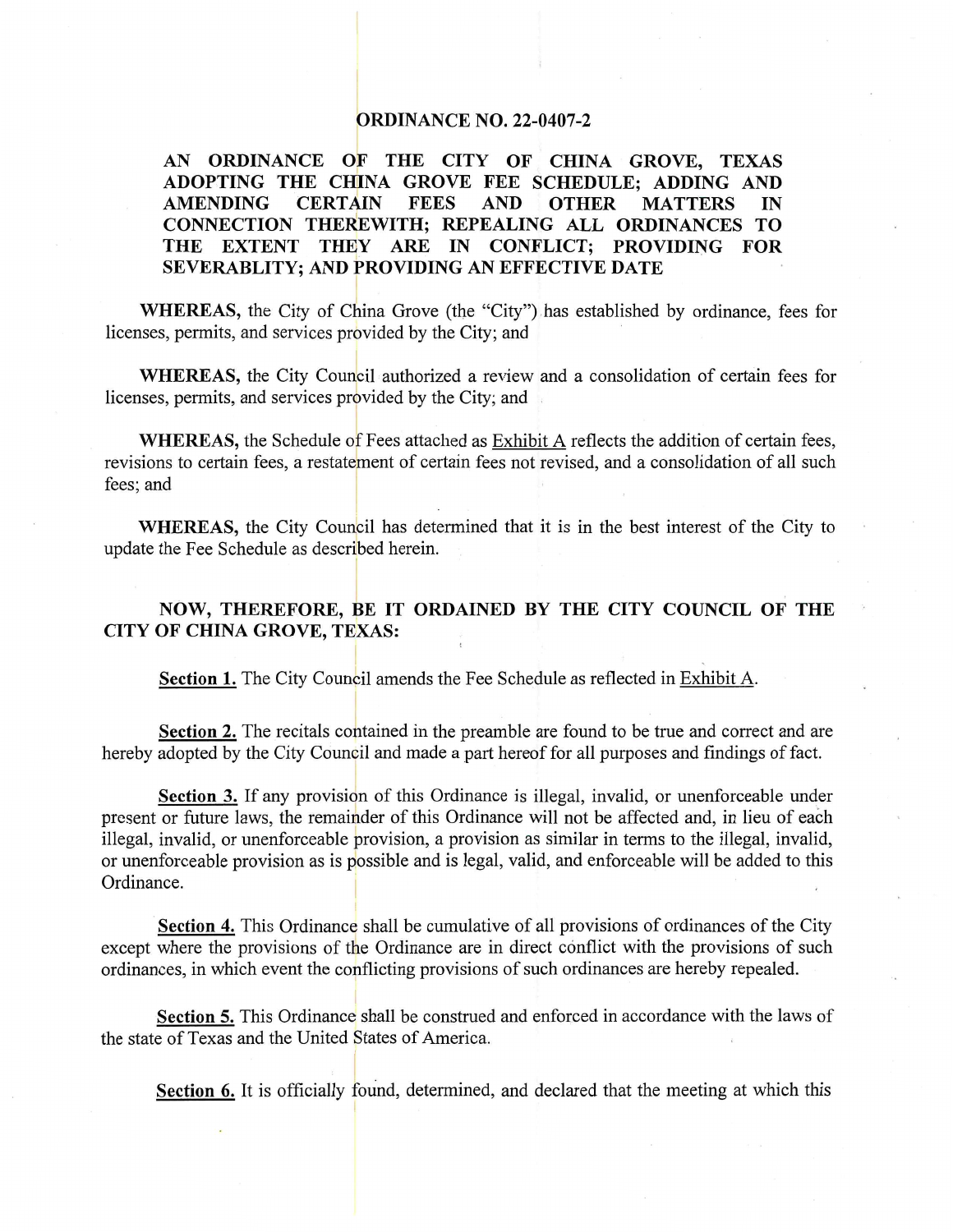Ordinance is adopted was open to the public as required and that public notice of the time, place, and purpose of said meeting was given as required by the Texas Open Meetings Act, Chapter 551, Texas Government Code, as amended.

Section 7. This Ordinance will take effect upon its adoption by the City Council.

PASSED AND APPROVED this 7th day of April, 2022.

CITY OF CHINA GROVE, TEXAS

By: <u>Mary Am A</u><br>Mary Ann Hajek, Mayor

ATTEST:

Leslie Bettice, City Secretary

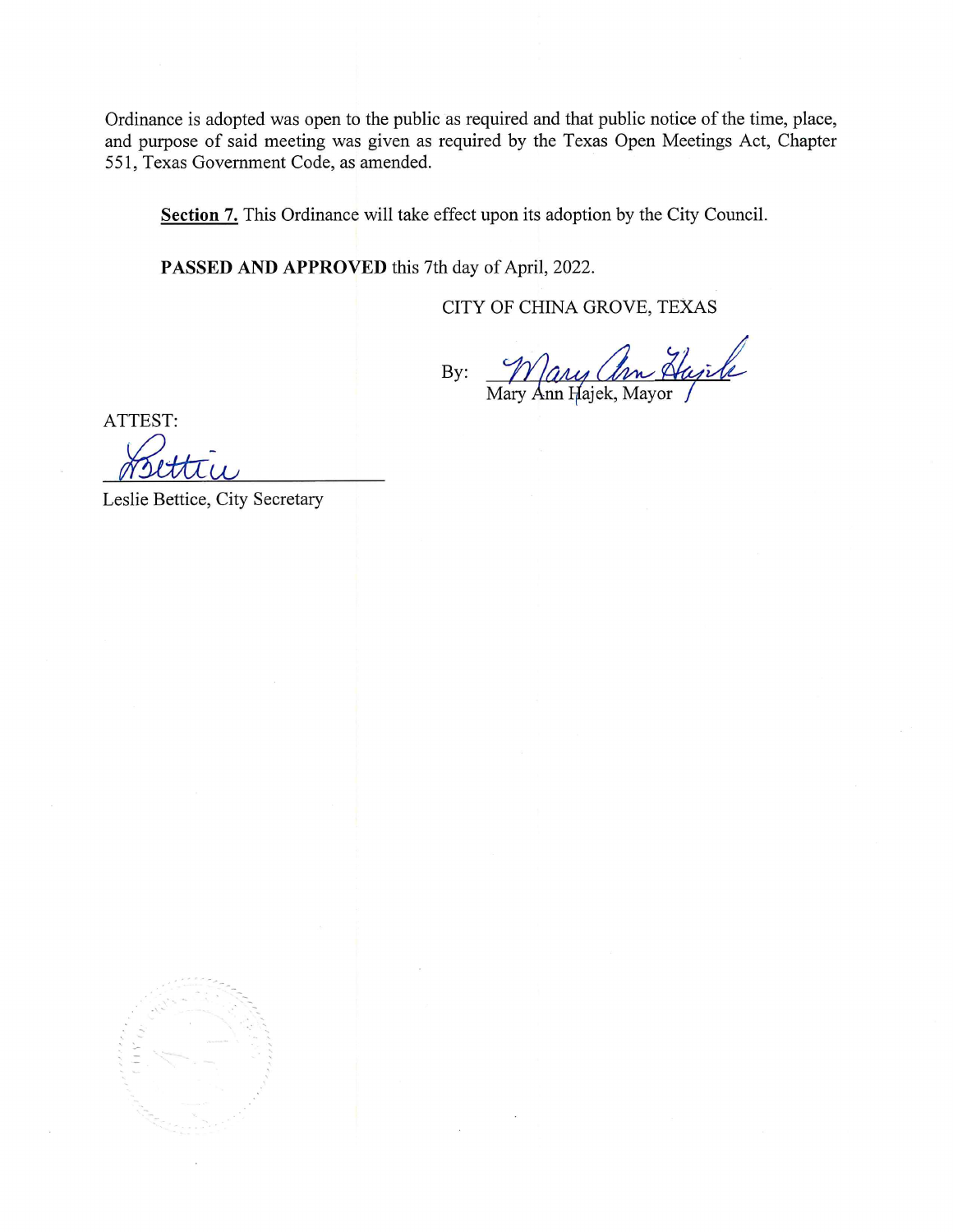# **Exhibit A**

## FEE SCHEDULE – CITY OF CHINA GROVE

| <b>COMMERCIAL BUILDING CONSTRUCTION</b>                                                                                                                                                                                                |                                                                                                                      |                                                                                |  |
|----------------------------------------------------------------------------------------------------------------------------------------------------------------------------------------------------------------------------------------|----------------------------------------------------------------------------------------------------------------------|--------------------------------------------------------------------------------|--|
| NEW COMMERCIAL/MULTI-FAMILY CONSTRUCTION & ADDITIONS/ALTERATIONS/IMPROVEMENTS                                                                                                                                                          |                                                                                                                      |                                                                                |  |
| <i><b>*Valuation</b></i>                                                                                                                                                                                                               | <b>Fee for Construction Plan Review</b>                                                                              | <b>Fee for Construction Inspection</b>                                         |  |
| \$1.00 to \$10,000.00                                                                                                                                                                                                                  | \$65.00                                                                                                              | \$100.00                                                                       |  |
| \$10,001.00 to \$25,000.00                                                                                                                                                                                                             | \$91.90 for the first \$10,000                                                                                       | \$141.38 for the first \$10,000                                                |  |
|                                                                                                                                                                                                                                        | plus \$7.10 for each additional \$1,000.00                                                                           | plus \$10.92 for each additional \$1,000.00                                    |  |
| \$25,001.00 to \$50,000.00                                                                                                                                                                                                             | \$198.37 for the first \$25,000                                                                                      | \$305.18 for the first \$25,000                                                |  |
|                                                                                                                                                                                                                                        | plus \$5.12 for each additional \$1,000.00                                                                           | plus \$7.88 for each additional \$1,000.00                                     |  |
| \$50,001.00 to \$100,000.00                                                                                                                                                                                                            | \$326.42 for the first \$50,000<br>plus \$3.55 for each additional \$1,000.00                                        | \$502.13 for the first \$50,000<br>plus \$5.46 for each additional \$1,000.00  |  |
|                                                                                                                                                                                                                                        | \$503.87 for the first \$100,000                                                                                     | \$755.13 for the first \$100,000                                               |  |
| \$100,001.00 to \$500,000.00                                                                                                                                                                                                           | plus \$2.85 for each additional \$1,000.00                                                                           | plus \$4.37 for each additional \$1,000.00                                     |  |
|                                                                                                                                                                                                                                        | \$1,642.67 for the first \$500,000                                                                                   | \$2,522.33 for the first \$500,000                                             |  |
| \$500,001.00 to \$1,000,000.00                                                                                                                                                                                                         | plus \$2.41 for each additional \$1,000.00                                                                           | plus \$3.71 for each additional \$1,000.00                                     |  |
| \$1,000,001.00 and up                                                                                                                                                                                                                  | \$2,845.17 for the first \$1,000,000                                                                                 | \$4,374.83 for the first \$1,000,000                                           |  |
|                                                                                                                                                                                                                                        | plus \$1.60 for each additional \$1,000.00                                                                           | plus \$2.46 for each additional \$1,000.00                                     |  |
|                                                                                                                                                                                                                                        | *Valuation for new construction may be based on the most recent International Code Council's Building Valuation Data |                                                                                |  |
| tables.                                                                                                                                                                                                                                |                                                                                                                      |                                                                                |  |
|                                                                                                                                                                                                                                        | <b>NEW SINGLE FAMILY RESIDENT CONTRUCTION</b>                                                                        |                                                                                |  |
| <b>Square Footage (S.F.)</b>                                                                                                                                                                                                           | <b>Fee for Plan Review &amp; Inspections</b>                                                                         |                                                                                |  |
| $0 - 1,800$ S.F.                                                                                                                                                                                                                       | \$1,068.00                                                                                                           |                                                                                |  |
|                                                                                                                                                                                                                                        | \$1,068.00 for the first 1,800 S.F. plus \$0.42 for each additional S.F. to and                                      |                                                                                |  |
| 1,801 - 10,000 S.F.                                                                                                                                                                                                                    | including 10,000 S.F.                                                                                                |                                                                                |  |
|                                                                                                                                                                                                                                        | \$4,512.00 for the first 10,000 S.F. plus \$0.18 for each additional S.F. over                                       |                                                                                |  |
| Over 10,000 S.F.                                                                                                                                                                                                                       | 10,000 S.F.                                                                                                          |                                                                                |  |
|                                                                                                                                                                                                                                        | <b>RESIDENTIAL ADDITIONS &amp; REMODELS</b>                                                                          |                                                                                |  |
|                                                                                                                                                                                                                                        | <b>Trade Permits</b>                                                                                                 | <b>Fee for Plan Review &amp; Inspections</b>                                   |  |
|                                                                                                                                                                                                                                        | Building, Mechanical Electrical, Plumbing, Fuel Gas, Irrigation and                                                  |                                                                                |  |
|                                                                                                                                                                                                                                        | similar                                                                                                              | \$120 per trade                                                                |  |
|                                                                                                                                                                                                                                        | Other Project Types, i. e. Rainwater Collection Systems, Photovoltaic                                                |                                                                                |  |
|                                                                                                                                                                                                                                        | Panel Systems<br>\$192                                                                                               |                                                                                |  |
|                                                                                                                                                                                                                                        | RESIDENTIAL ACCESSORY BUILDINGS/SWIMMING POOLS/SPAS                                                                  |                                                                                |  |
| <b>Valuation</b>                                                                                                                                                                                                                       | <b>Fee for Plan Review &amp; Inspections</b>                                                                         |                                                                                |  |
| \$1.00 to \$10,000.00                                                                                                                                                                                                                  | \$100                                                                                                                |                                                                                |  |
| \$10,001.00 to \$25,000.00                                                                                                                                                                                                             | \$130.50 for the first \$10,000, plus \$10.08 for each additional \$1,000.00                                         |                                                                                |  |
| \$25,001.00 to \$50,000.00                                                                                                                                                                                                             | \$281.70 for the first \$25,000, plus \$7.27 for each additional \$1,000.00                                          |                                                                                |  |
| \$50,001.00 to \$100,000.00                                                                                                                                                                                                            | \$463.50 for the first \$50,000, plus \$5.04 for each additional \$1,000.00                                          |                                                                                |  |
| \$100,001.00 to \$500,000.00                                                                                                                                                                                                           | \$715.50 for the first \$100,000, plus \$4.03 for each additional \$1,000.00                                         |                                                                                |  |
| \$500,001.00 to \$1,000,000.00                                                                                                                                                                                                         |                                                                                                                      | \$2,328.30 for the first \$500,000, plus \$3.42 for each additional \$1,000.00 |  |
| \$1,000,001.00 and up                                                                                                                                                                                                                  | \$4,038.30 for the first \$1,000,000, plus \$2.27 for each additional \$1,000.00                                     |                                                                                |  |
|                                                                                                                                                                                                                                        | NOTE: The fee schedule for commercial and residential construction is for plan review and inspection only. All       |                                                                                |  |
|                                                                                                                                                                                                                                        |                                                                                                                      |                                                                                |  |
| other consultations, research, civil engineering review and other professional fees that may be required for your<br>project must be paid directly to the City Staff provider before your building permit application can be approved. |                                                                                                                      |                                                                                |  |
| <b>SINGLE FAMILY RESIDENTIAL FIRE SERVICES</b>                                                                                                                                                                                         |                                                                                                                      |                                                                                |  |
|                                                                                                                                                                                                                                        |                                                                                                                      |                                                                                |  |
| Fire Code Plan Review Service                                                                                                                                                                                                          |                                                                                                                      | \$175.00                                                                       |  |
| Fire Code Inspection Service<br>\$400.00                                                                                                                                                                                               |                                                                                                                      |                                                                                |  |
| <b>COMMERCIAL/MULTI-FAMILY FIRE ALARM SYSTEMS AND FIRE SPRINKLER SYSTEMS</b><br>Fee Includes Permit Administrative Fee plus Review and Inspection Fees                                                                                 |                                                                                                                      |                                                                                |  |
|                                                                                                                                                                                                                                        |                                                                                                                      |                                                                                |  |
| Permit Administrative Fee<br>\$100.00                                                                                                                                                                                                  |                                                                                                                      |                                                                                |  |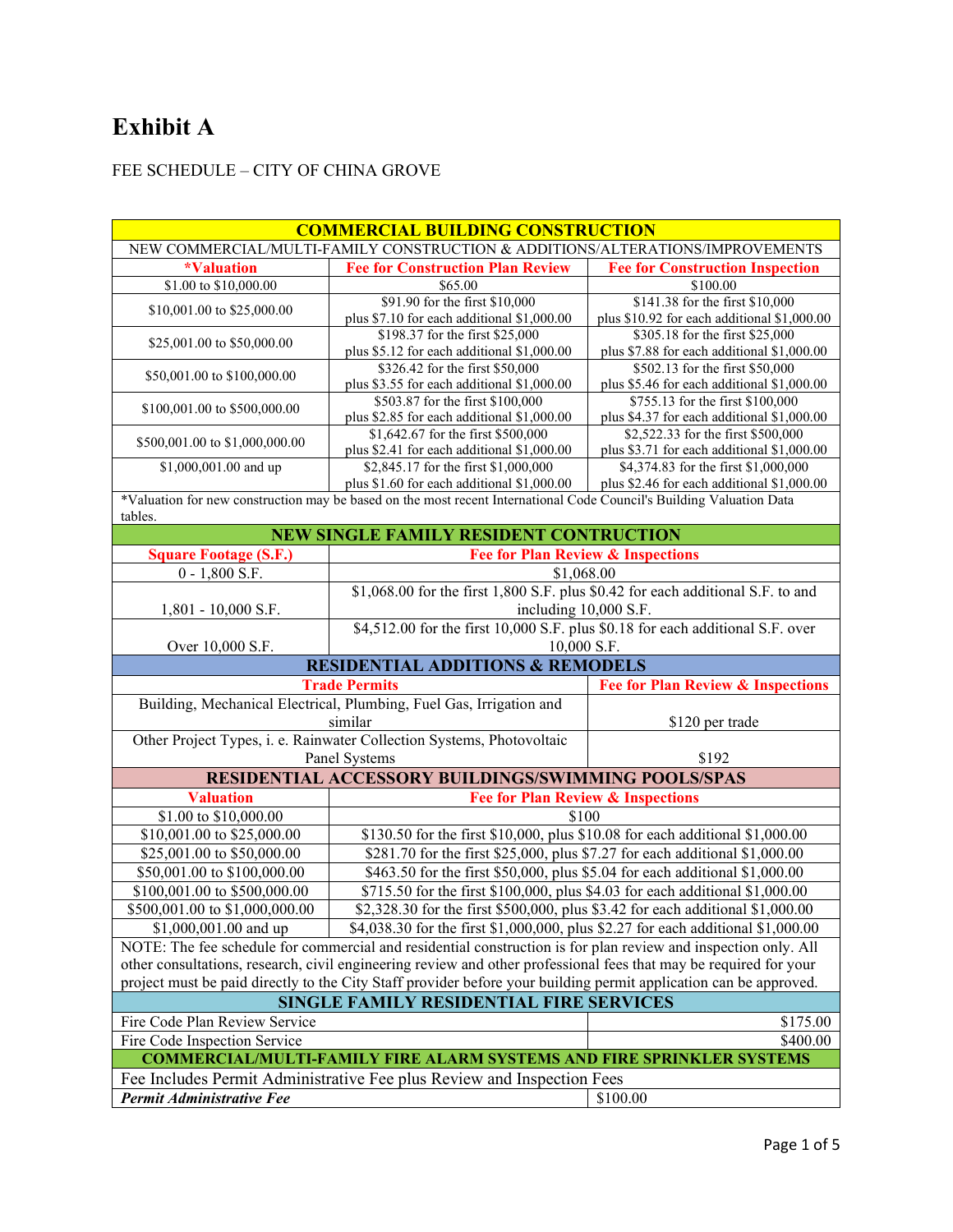| Review Fee based on Construction Project Valuation*                                                       |                                                                                                        | Fee, Each System                |
|-----------------------------------------------------------------------------------------------------------|--------------------------------------------------------------------------------------------------------|---------------------------------|
| Less than $$6,250$                                                                                        |                                                                                                        | \$200.00                        |
| \$6,250 to \$250,000                                                                                      |                                                                                                        | \$300.00                        |
| \$251,000 to \$500,000                                                                                    |                                                                                                        | \$425.00                        |
| \$501,000 to \$1,000,000                                                                                  |                                                                                                        | \$550.00                        |
| \$1,001,000 to \$3,000,000                                                                                |                                                                                                        | \$800.00                        |
| \$3,001,000 to \$6,000,000                                                                                |                                                                                                        | \$1,200.00                      |
|                                                                                                           |                                                                                                        | \$1,200.00 plus \$0.38 for each |
| \$6,000,000 and up                                                                                        |                                                                                                        | additional \$1,000.00           |
| <b>Inspection Fee</b> based on Construction Project Valuation*                                            |                                                                                                        | Fee, Each System                |
| Less than $$6,250$                                                                                        |                                                                                                        | \$300.00                        |
| $\overline{$6,250}$$ to \$250,000                                                                         |                                                                                                        | \$425.00                        |
| \$251,000 to \$500,000                                                                                    |                                                                                                        | \$525.00                        |
| \$501,000 to \$1,000,000                                                                                  |                                                                                                        | \$675.00                        |
| \$1,001,000 to \$3,000,000                                                                                |                                                                                                        | \$950.00                        |
| \$3,001,000 to \$6,000,000                                                                                |                                                                                                        | \$1,425.00                      |
|                                                                                                           |                                                                                                        | \$1,425.00 plus \$0.38 for each |
| \$6,000,000 and up                                                                                        |                                                                                                        | additional \$1,000.00           |
| Valuation Data tables.                                                                                    | *Construction Project Valuations may be based on the most recent International Code Council's Building |                                 |
|                                                                                                           | <b>FIRE UNDERGROUND</b>                                                                                |                                 |
| Fire Code Plan Review                                                                                     | \$200.00                                                                                               |                                 |
| Fire Code Plan Inspection                                                                                 | \$250.00                                                                                               |                                 |
| FIRE EXTINGUISHER SUPPRESSION SYSTEMS                                                                     |                                                                                                        |                                 |
| Per Permit, one Inspection                                                                                | \$450.00                                                                                               |                                 |
| Each Re-Inspection                                                                                        | \$100.00                                                                                               |                                 |
|                                                                                                           | FIRE CERTIFICATE OF OCCUPANCY INSPECTIONS                                                              |                                 |
| *Minimum one hour per                                                                                     |                                                                                                        |                                 |
| Inspection                                                                                                | \$150.00 per/hour                                                                                      |                                 |
|                                                                                                           | <b>ANNUAL FIRE SAFETY INSPECTIONS</b>                                                                  |                                 |
| Day Care, Foster Home, Commercial Business                                                                |                                                                                                        |                                 |
| (each inspection and re-inspection per location)                                                          |                                                                                                        | \$100.00                        |
| Nursing Home/Assisted Living/School                                                                       |                                                                                                        |                                 |
| (each inspection and re-inspection per location)                                                          |                                                                                                        | \$250.00                        |
|                                                                                                           | <b>UNDERGROUND/ABOVEGROUND FUEL STORAGE TANKS</b>                                                      |                                 |
| Fire Code Plan Review                                                                                     |                                                                                                        | \$350.00                        |
| Fire Code Plan Inspection                                                                                 |                                                                                                        | \$450.00                        |
|                                                                                                           | <b>SITE PLANS</b>                                                                                      |                                 |
| Fire Code Plan Review                                                                                     |                                                                                                        | \$250.00                        |
| Fire Code Plan Inspection                                                                                 |                                                                                                        | \$250.00                        |
| This fee schedule is for the plan review and inspection of fire suppression equipment and installations.  |                                                                                                        |                                 |
| All other consultation, research, engineering review and any other professional fees that may be          |                                                                                                        |                                 |
| required for the project must be paid directly to City Staff providers before your permit application can |                                                                                                        |                                 |
| be approved.                                                                                              |                                                                                                        |                                 |
| <b>OTHER PERMITS</b>                                                                                      |                                                                                                        |                                 |
| <b>SOLICITOR'S PERMIT</b>                                                                                 |                                                                                                        | \$35.00                         |
| <b>WATER METER</b>                                                                                        |                                                                                                        | \$35.00                         |
| <b>ELECTRIC/GAS METER</b>                                                                                 |                                                                                                        | \$35.00                         |
| <b>FENCE</b>                                                                                              |                                                                                                        | \$35.00                         |
| DRIVEWAY (Must be Asphalt or Concrete)                                                                    |                                                                                                        | \$35.00                         |
| PORTABLE STORAGE CONTAINERS (PODS)                                                                        |                                                                                                        | \$50.00                         |
| PARKING LOT (Ord. #960711)                                                                                |                                                                                                        | \$50.00                         |
|                                                                                                           |                                                                                                        |                                 |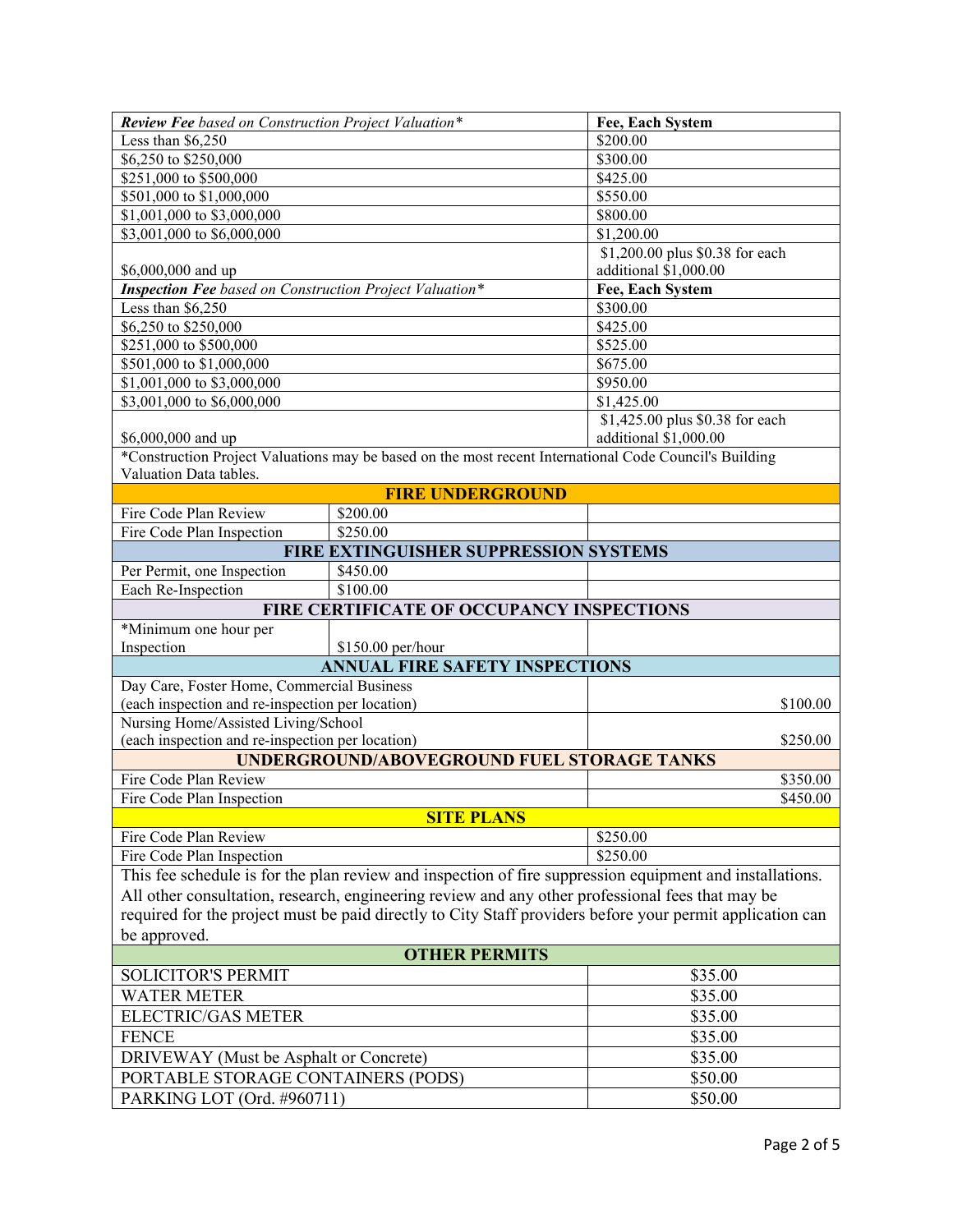| <b>SIGN</b>                                                 |             |
|-------------------------------------------------------------|-------------|
| -FREE STANDING                                              |             |
| -ATTACHED TO BUILDING                                       |             |
| -CHANGEABLE SIGN                                            |             |
| -MARQUEE, ROOF, OR WALL                                     |             |
| -TEMPORARY SIGN (30 days to announce opening of new         |             |
| business)                                                   | \$50.00 ea. |
| CERTIFICATE OF OCCUPANCY                                    | \$150.00    |
| <b>NEW BUSINESS REGISTRATION</b>                            | \$100.00    |
| FOOD ESTABLISHMENT (New/Annual)                             |             |
| 1 - 10 employees                                            | \$300.00    |
| 11 or more employees                                        | \$350.00    |
| TEMPORARY FOOD ESTABLISHMENT                                | \$35.00     |
|                                                             |             |
| PREDEVELOPMENT MEETING                                      |             |
| Meeting with City Staff Only                                | No Charge   |
| Meeting with City Consultants (Engineering, Planning, etc.) | \$250       |
|                                                             |             |
| <b>ANNEXATION</b>                                           |             |
| Petition by Property Owner 0 to 10 acres                    | \$500       |
| Petition by Property Owner 10+ to 50 acres                  | \$750       |
| Petition by Property Owner 5+ acres                         | \$1000      |
|                                                             |             |
| ZONE CHANGE (all districts except PDD)                      |             |
| Zone Change for 0 to 2 acres                                | \$500       |
| Zone Change for $2+$ to 5 acres                             | \$750       |
| Zone Change for 5+ to 25 acres                              | \$1000      |
| Zone Change for $25+$ to 100 acres                          | \$2000      |
| Zone Change for 100+ acres                                  | \$4000      |
|                                                             |             |
| ZONE CHANGE PLANNED DEVELOPMENT DISTRICT                    |             |
| (PDD)                                                       |             |
| PDD - less than 50 acres                                    | \$3,000     |
| PDD - 50 acres or greater                                   | \$4,500     |
|                                                             |             |
| CONDITIONAL USE PERMIT (CUP)                                |             |
| Conditional Use Permit for 0 to 2 acres                     | \$500       |
| Conditional Use Permit for $2+$ to 5 acres                  | \$750       |
| Conditional Use Permit for 5+ to 25 acres                   | \$1000      |
| Conditional Use Permit for $25+$ to 100 acres               | \$2000      |
| Conditional Use Permit for 100+ acres                       | \$4000      |
|                                                             |             |
| Conditional Use Permit Site Plan Review                     | \$1000      |
|                                                             |             |
| WAIVERS, VARIANCES, AND SPECIAL EXCEPTIONS                  |             |
| Plat Waiver (each)                                          | \$500       |
| Zoning Variance (each)                                      | \$500       |
| Zoning Special Exception (each)                             | \$500       |
|                                                             |             |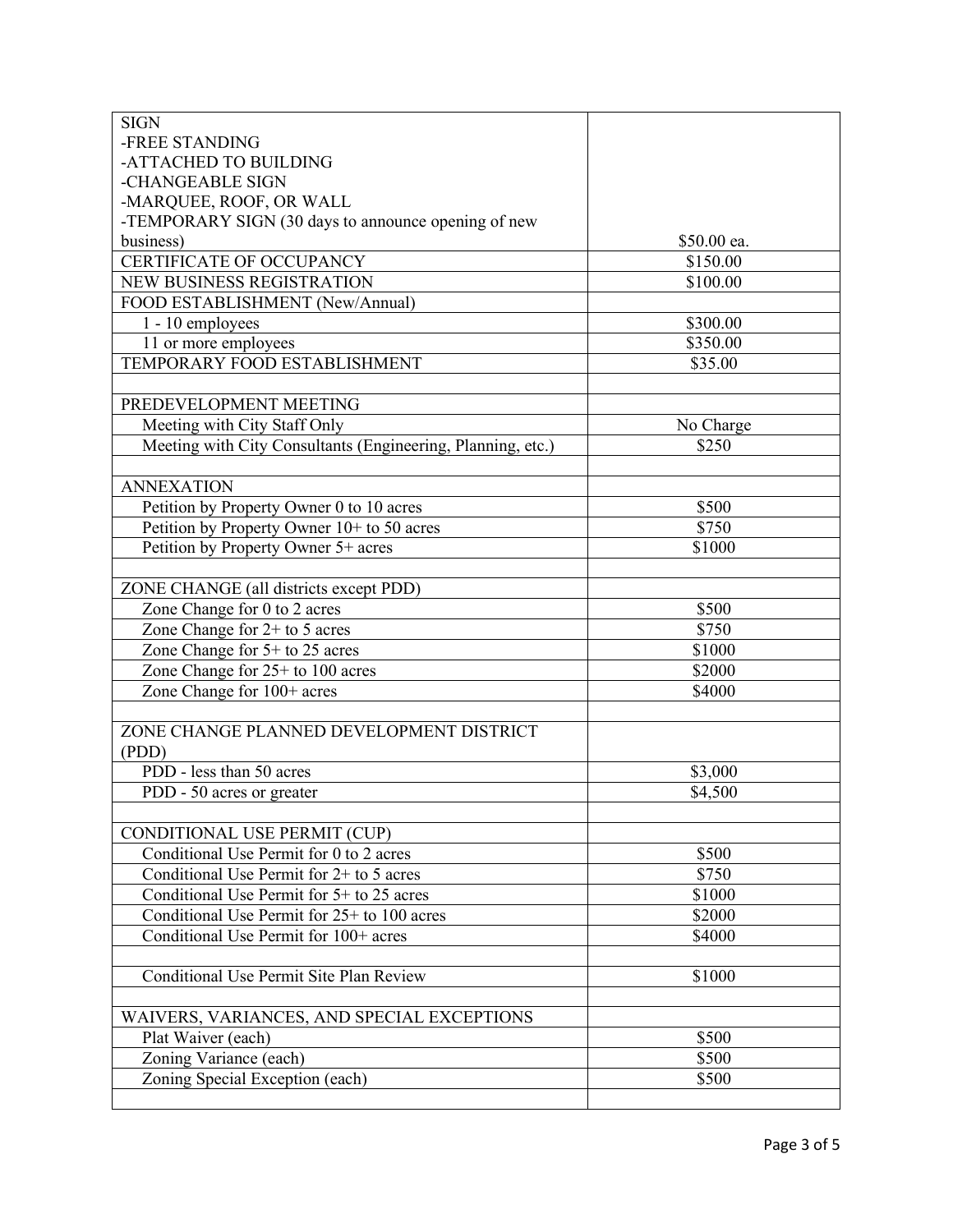|                                                                                                           | Actual Cost (Professional Service |  |
|-----------------------------------------------------------------------------------------------------------|-----------------------------------|--|
| CERTIFICATION OF PLAT & MASTER PLAN EXHIBITS                                                              | Fees)                             |  |
|                                                                                                           |                                   |  |
| PRELIMINARY PLAT                                                                                          |                                   |  |
| Preliminary Plat 0 to 50 acres                                                                            | \$2000                            |  |
| Preliminary Plat 50+ acres                                                                                | \$3000                            |  |
| Revised Preliminary Plat (any size; minor changes only)                                                   | \$500                             |  |
|                                                                                                           |                                   |  |
| FINAL PLAT (including REPLAT)                                                                             |                                   |  |
| Final Plat 0 to 50 acres                                                                                  | \$1500                            |  |
| Final Plat 50+ acres                                                                                      | \$2000                            |  |
| Revised Final Plat (any size; minor changes only)                                                         | \$500                             |  |
|                                                                                                           |                                   |  |
| <b>OTHER PLATS</b>                                                                                        |                                   |  |
| Amending Plat (any size)                                                                                  | \$1500                            |  |
| Minor Plat                                                                                                | \$1500                            |  |
| Vacate Plat                                                                                               | \$1500                            |  |
|                                                                                                           |                                   |  |
| PARKLAND DEDICATION AND IMPROVEMENT (residential                                                          |                                   |  |
| and multifamily)                                                                                          |                                   |  |
| Land Dedication: 1 acre per 100 dwelling units                                                            |                                   |  |
| Fee-in-lieu of land dedication per dwelling unit                                                          | \$350                             |  |
| Fee-in-lieu of park development per dwelling unit                                                         | \$650                             |  |
|                                                                                                           |                                   |  |
| PLANNING & ZONING MISCELLANEOUS                                                                           |                                   |  |
| Subdivision Plat Time Extension (any approved plat)                                                       | $\overline{$}250$                 |  |
| Plat Recordation                                                                                          | <b>Actual Cost</b>                |  |
| <b>Improvement Agreement</b>                                                                              | <b>Actual Cost</b>                |  |
| Zoning Verification Letter (per tract of land)                                                            | \$150                             |  |
| Certificate of Determination (per tract of land)                                                          | \$150                             |  |
| Applicant Requested Public Hearing Postponement                                                           |                                   |  |
| (republications costs associated with mailed notice, newspaper                                            |                                   |  |
| published notice, or both)                                                                                | <b>Actual Cost</b>                |  |
| Appeal to Administrative Decision (BOA)                                                                   | \$250                             |  |
|                                                                                                           |                                   |  |
| <b>ENGINEERING PERMITS</b>                                                                                |                                   |  |
| Construction Plan Review, per hour (1 hour minimum)                                                       | \$220                             |  |
|                                                                                                           | 1% of estimated cost of           |  |
| <b>Infrastructure Construction Permit</b>                                                                 | construction                      |  |
| <b>Infrastructure Reinspection</b>                                                                        | \$200                             |  |
| Grading and Clearing Permit                                                                               | \$250                             |  |
|                                                                                                           |                                   |  |
| PROFESSIONAL SERVICES FEES                                                                                | <b>Actual Cost</b>                |  |
| Applicant may be responsible to pay additional fees for any application review or predevelopment          |                                   |  |
| conference requiring consultation with City Consultants (such as contracted engineers, planners,          |                                   |  |
| attorneys, architects, plan reviewers, inspectors, etc.). To the extent possible, City Staff will provide |                                   |  |
| the Owner/Applicant with an estimate of fees should outside consultation be required.                     |                                   |  |